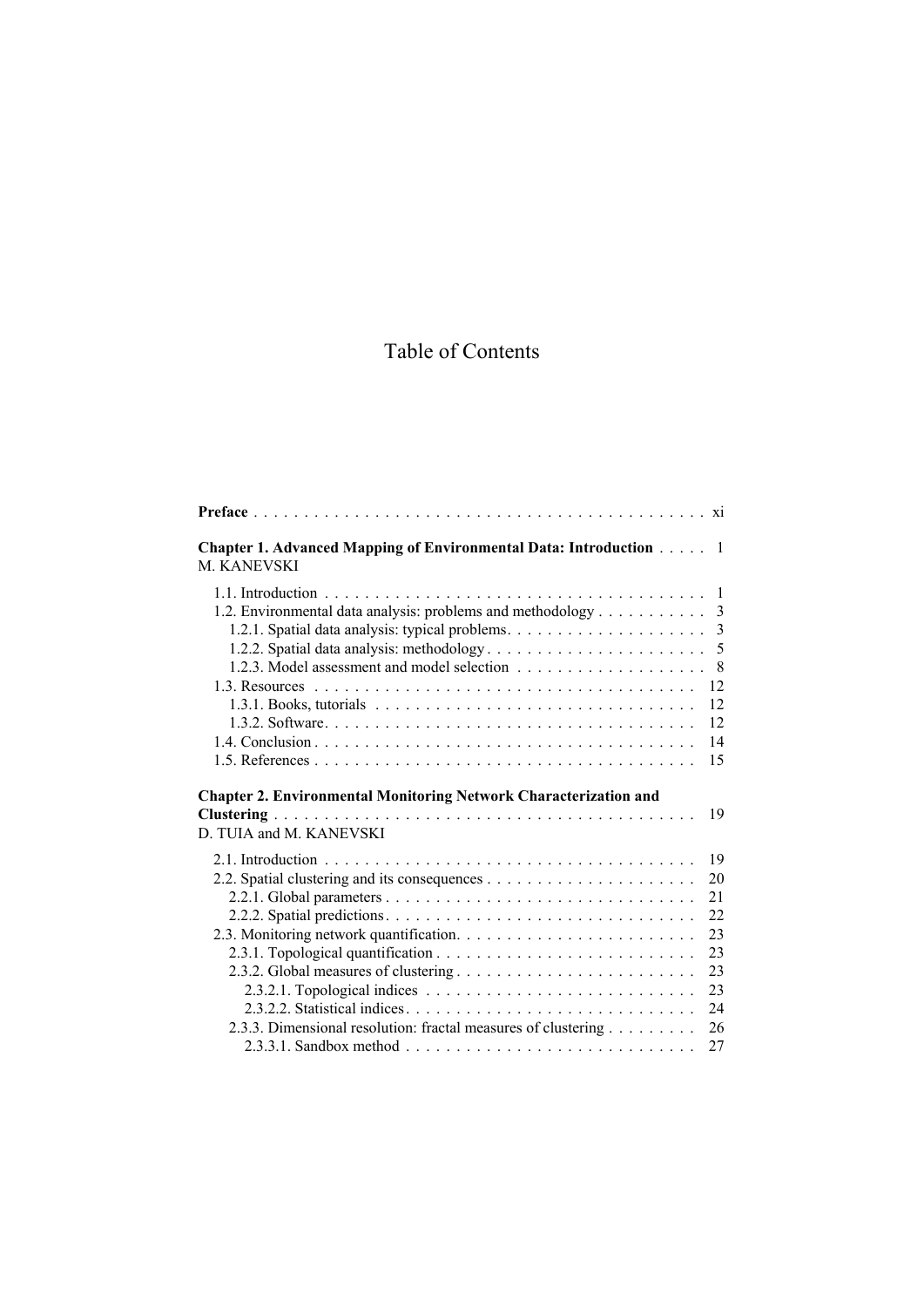## vi Advanced Mapping of Environmental Data

|                                                                                 | 30 |
|---------------------------------------------------------------------------------|----|
|                                                                                 | 33 |
|                                                                                 | 34 |
| 2.5. Indoor radon in Switzerland: an example of a real monitoring network       | 36 |
|                                                                                 | 37 |
|                                                                                 | 37 |
|                                                                                 | 38 |
|                                                                                 | 38 |
|                                                                                 | 39 |
|                                                                                 | 40 |
| 2.5.4.1. Sandbox and box-counting fractal dimension                             | 40 |
|                                                                                 | 42 |
|                                                                                 | 43 |
|                                                                                 | 44 |
|                                                                                 |    |
| Chapter 3. Geostatistics: Spatial Predictions and Simulations                   | 47 |
| E. SAVELIEVA, V. DEMYANOV and M. MAIGNAN                                        |    |
|                                                                                 | 47 |
|                                                                                 | 49 |
|                                                                                 | 50 |
|                                                                                 | 50 |
|                                                                                 | 51 |
|                                                                                 | 56 |
|                                                                                 | 56 |
|                                                                                 | 58 |
|                                                                                 | 58 |
|                                                                                 | 58 |
|                                                                                 | 59 |
|                                                                                 | 60 |
|                                                                                 | 61 |
|                                                                                 | 64 |
|                                                                                 | 64 |
|                                                                                 | 66 |
|                                                                                 | 69 |
|                                                                                 | 69 |
| 3.4.3.2. Indicator kriging for aquifer layer zonation                           | 71 |
| 3.4.3.3. Indicator kriging for localization of crab crowds                      | 74 |
| 3.5. Description of spatial uncertainty with conditional stochastic simulations | 76 |
|                                                                                 | 76 |
|                                                                                 | 77 |
|                                                                                 | 81 |
|                                                                                 | 84 |
|                                                                                 |    |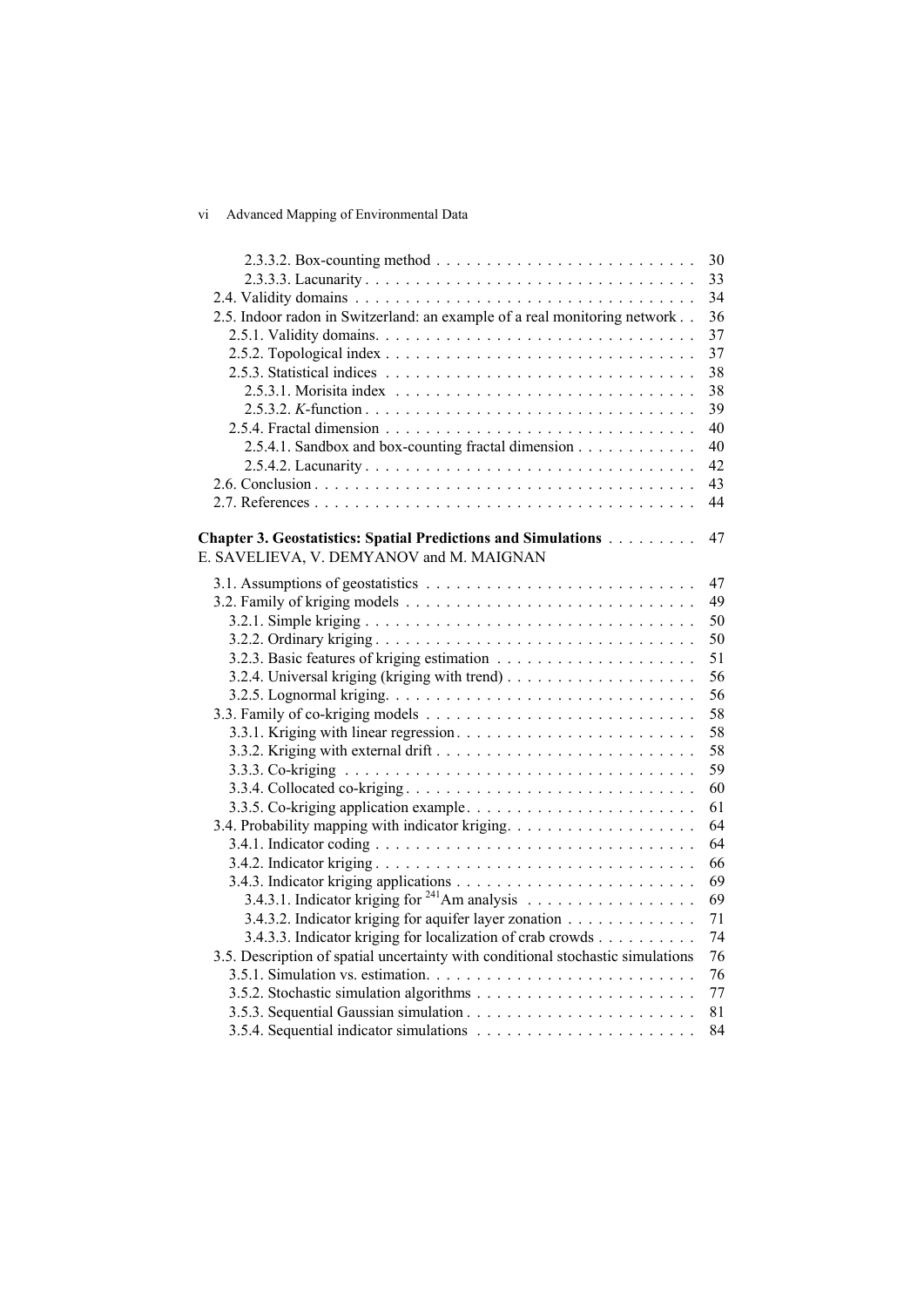| Table of Contents | V11 |
|-------------------|-----|
|                   |     |

| 3.5.5. Co-simulations of correlated variables                                                                                                       | 88<br>92 |
|-----------------------------------------------------------------------------------------------------------------------------------------------------|----------|
| <b>Chapter 4. Spatial Data Analysis and Mapping Using Machine Learning</b><br>F. RATLE, A. POZDNOUKHOV, V. DEMYANOV, V. TIMONIN and<br>E. SAVELIEVA | 95       |
|                                                                                                                                                     | 95       |
|                                                                                                                                                     | 96       |
|                                                                                                                                                     | 96       |
|                                                                                                                                                     |          |
|                                                                                                                                                     |          |
|                                                                                                                                                     |          |
|                                                                                                                                                     |          |
|                                                                                                                                                     |          |
|                                                                                                                                                     |          |
|                                                                                                                                                     |          |
|                                                                                                                                                     |          |
|                                                                                                                                                     |          |
|                                                                                                                                                     |          |
| 4.5. Statistical learning theory for spatial data: concepts and examples 131                                                                        |          |
| 4.5.1. VC dimension and structural risk minimization 131                                                                                            |          |
|                                                                                                                                                     |          |
|                                                                                                                                                     |          |
|                                                                                                                                                     |          |
|                                                                                                                                                     |          |
|                                                                                                                                                     |          |
| 4.5.5.2. Nonlinear dimensionality reduction. 144                                                                                                    |          |
|                                                                                                                                                     |          |
|                                                                                                                                                     |          |
| <b>Chapter 5. Advanced Mapping of Environmental Spatial Data:</b>                                                                                   |          |
|                                                                                                                                                     | 149      |
| L. FORESTI, A. POZDNOUKHOV, M. KANEVSKI, V. TIMONIN,                                                                                                |          |
| E. SAVELIEVA, C. KAISER, R. TAPIA and R. PURVES                                                                                                     |          |
|                                                                                                                                                     |          |
| 5.2. Air temperature modeling with machine learning algorithms                                                                                      |          |
|                                                                                                                                                     |          |
|                                                                                                                                                     |          |
|                                                                                                                                                     |          |
|                                                                                                                                                     |          |
| 5.2.1.3. Step-by-step modeling using a neural network 153                                                                                           |          |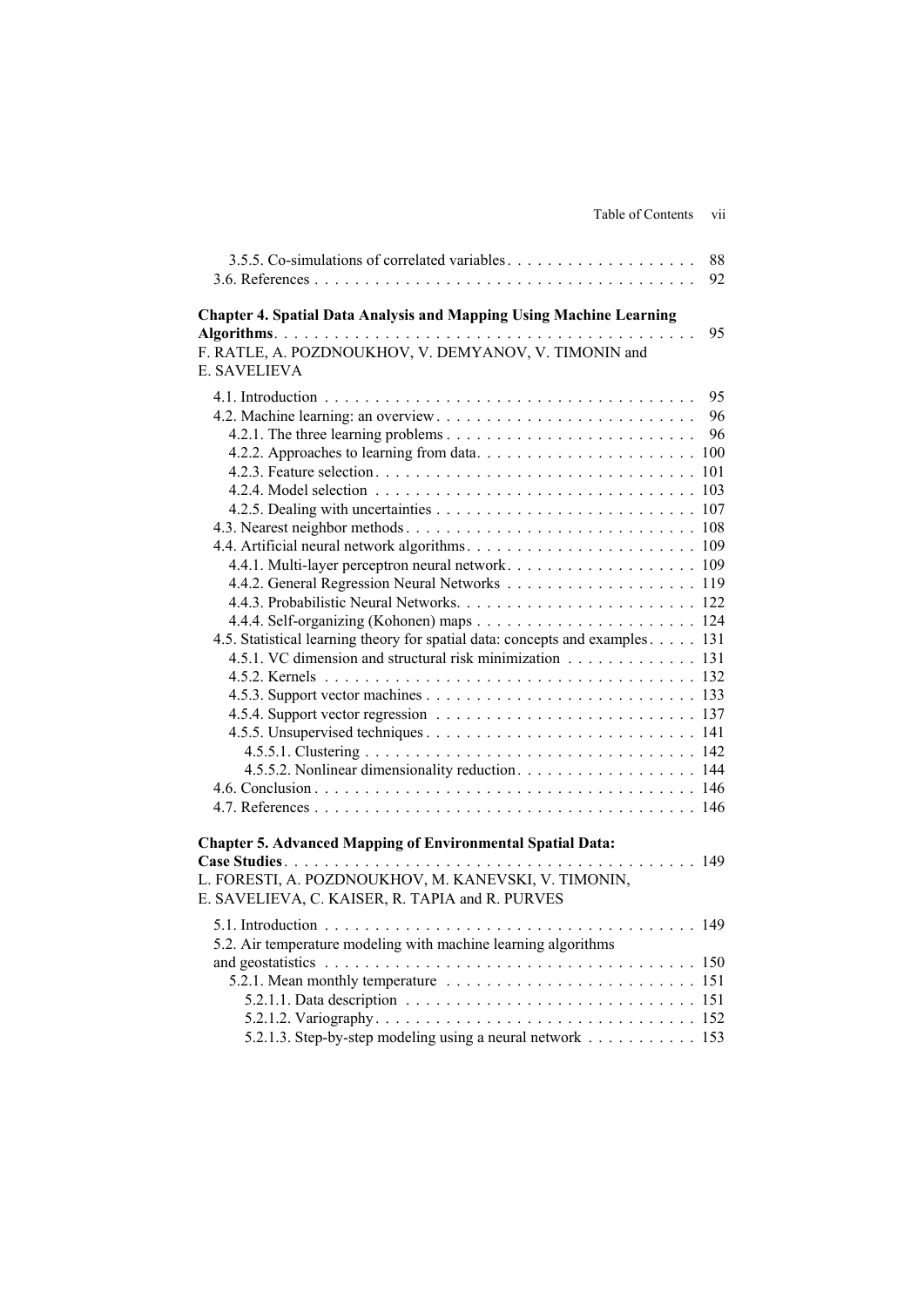## viii Advanced Mapping of Environmental Data

| 5.2.1.5. Mean monthly air temperature prediction mapping 156                |  |
|-----------------------------------------------------------------------------|--|
| 5.2.2. Instant temperatures with regionalized linear dependencies 159       |  |
|                                                                             |  |
| 5.2.2.2. Modeling of instant air temperature influenced by Föhn 160         |  |
| 5.2.3. Instant temperatures with nonlinear dependencies 163                 |  |
|                                                                             |  |
| 5.2.3.2. Terrain feature extraction using Support Vector Machines 164       |  |
| 5.2.3.3. Temperature inversion modeling with MLP 165                        |  |
| 5.3. Modeling of precipitation with machine learning and geostatistics. 168 |  |
|                                                                             |  |
|                                                                             |  |
|                                                                             |  |
| 5.3.2. Modeling daily precipitation with MLP 173                            |  |
|                                                                             |  |
|                                                                             |  |
| 5.3.2.3. The use of elevation and analysis of the results 177               |  |
|                                                                             |  |
|                                                                             |  |
| 5.3.3.2. Neural network residual simulations 182                            |  |
|                                                                             |  |
| 5.4. Automatic mapping and classification of spatial data using machine     |  |
|                                                                             |  |
|                                                                             |  |
| 5.4.1.1. Number of neighbors with cross-validation 187                      |  |
|                                                                             |  |
|                                                                             |  |
|                                                                             |  |
|                                                                             |  |
|                                                                             |  |
|                                                                             |  |
|                                                                             |  |
|                                                                             |  |
|                                                                             |  |
| 5.5. Self-organizing maps for spatial data – case studies 200               |  |
| 5.5.1. SOM analysis of sediment contamination 200                           |  |
| 5.5.2. Mapping of socio-economic data with SOM 204                          |  |
| 5.6. Indicator kriging and sequential Gaussian simulations for probability  |  |
|                                                                             |  |
|                                                                             |  |
|                                                                             |  |
|                                                                             |  |
|                                                                             |  |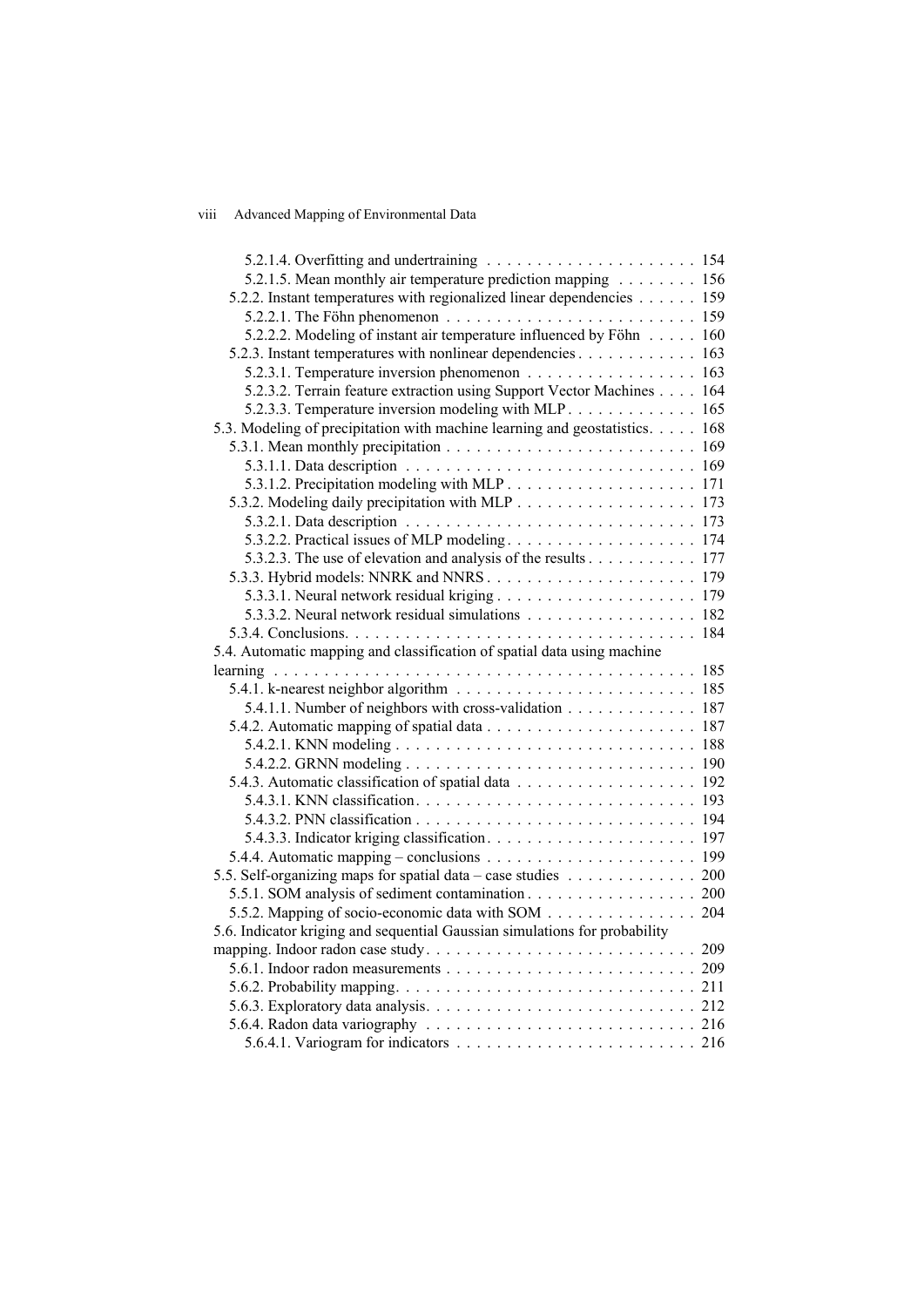| 5.6.7.1. Influence of the simulation net and the number of neighbors 221                              |  |
|-------------------------------------------------------------------------------------------------------|--|
| 5.6.7.2. Decision maps and validation of results 222                                                  |  |
|                                                                                                       |  |
| 5.7. Natural hazards forecasting with support vector machines – case study:                           |  |
|                                                                                                       |  |
| 5.7.1. Decision support systems for natural hazards. 227                                              |  |
|                                                                                                       |  |
|                                                                                                       |  |
| 5.7.3. Implementing an SVM for avalanche forecasting 230                                              |  |
|                                                                                                       |  |
|                                                                                                       |  |
|                                                                                                       |  |
| 5.7.4.3. Adapting SVM forecasts for decision support. 233                                             |  |
| 5.7.5. Extending the SVM to spatial avalanche predictions 237                                         |  |
|                                                                                                       |  |
|                                                                                                       |  |
|                                                                                                       |  |
|                                                                                                       |  |
|                                                                                                       |  |
|                                                                                                       |  |
| Chapter 6. Bayesian Maximum Entropy - BME 247                                                         |  |
| <b>G. CHRISTAKOS</b>                                                                                  |  |
|                                                                                                       |  |
|                                                                                                       |  |
|                                                                                                       |  |
|                                                                                                       |  |
|                                                                                                       |  |
|                                                                                                       |  |
|                                                                                                       |  |
|                                                                                                       |  |
|                                                                                                       |  |
| 6.3.2. Space-time lag dependence: ordinary S/TRF 260                                                  |  |
|                                                                                                       |  |
| 6.3.4. Space-time heterogenous dependence: generalized S/TRF 264                                      |  |
|                                                                                                       |  |
| 6.4.1. The fundamental equations $\ldots \ldots \ldots \ldots \ldots \ldots \ldots \ldots \ldots 267$ |  |
| 6.4.2. A methodological outline $\ldots \ldots \ldots \ldots \ldots \ldots \ldots \ldots \ldots 273$  |  |